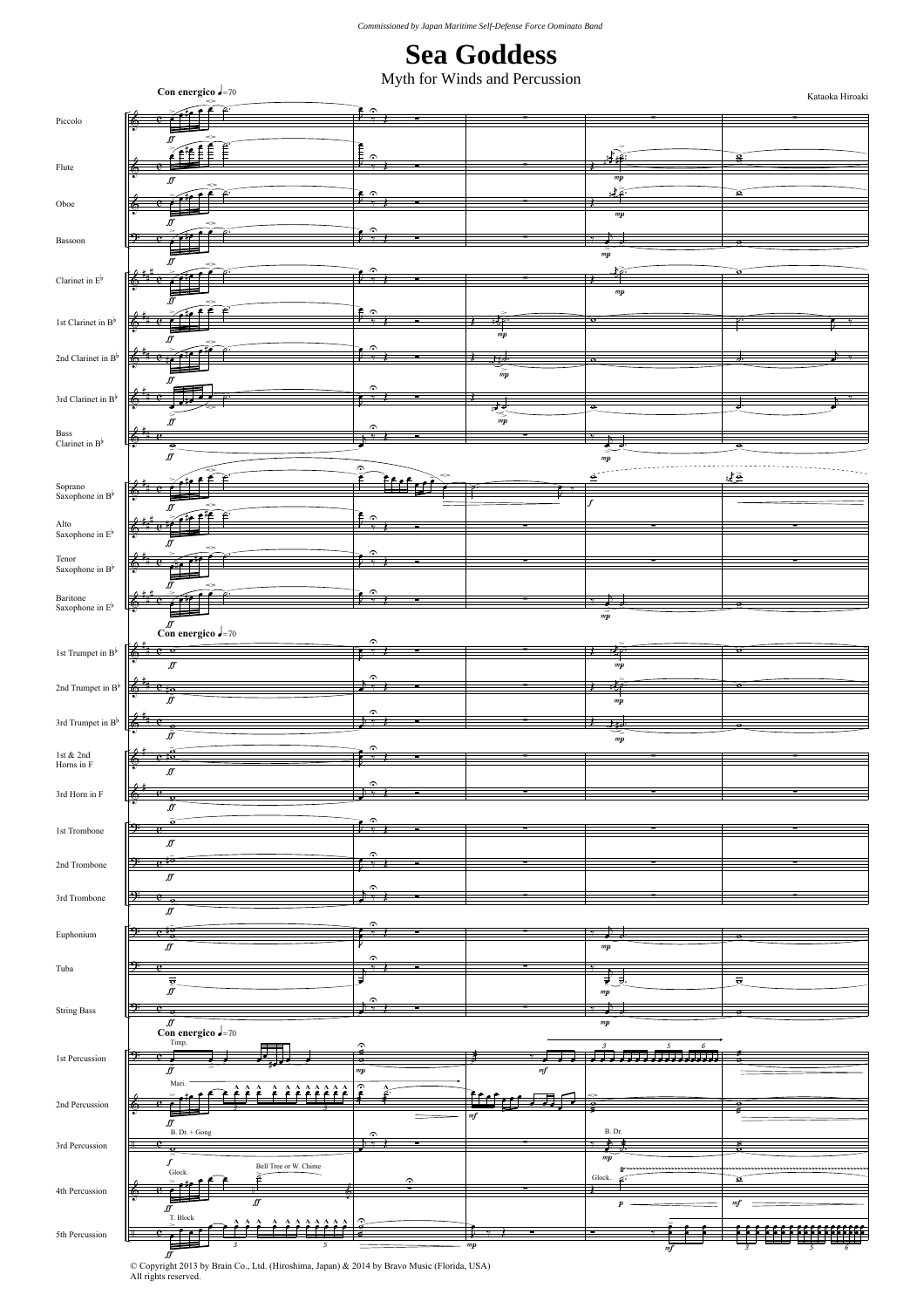|                              | 6                            | $\overline{\mathbf{A}}$            |                                        | tr                         |                                             |                           |                                                                 |
|------------------------------|------------------------------|------------------------------------|----------------------------------------|----------------------------|---------------------------------------------|---------------------------|-----------------------------------------------------------------|
| Picc.                        | 憰                            |                                    | - 11<br>∙                              |                            |                                             |                           |                                                                 |
|                              |                              |                                    | ᇀ<br>ff                                | tr                         |                                             |                           |                                                                 |
|                              |                              | 血<br>₹                             | Ě<br>≨≨€<br>Ē                          | Ê                          | Ê                                           |                           |                                                                 |
| ${\rm Fl.}$                  |                              |                                    |                                        |                            | ν.,                                         |                           |                                                                 |
|                              |                              |                                    | ff                                     | tr                         |                                             |                           |                                                                 |
| Ob.                          |                              | 7                                  | e<br>٠<br>ét                           |                            | $V \rightarrow 1$                           |                           |                                                                 |
|                              |                              |                                    | ſſ                                     |                            |                                             |                           |                                                                 |
|                              |                              | T<br>fi.                           |                                        |                            | $\mathcal{L}_{\mathcal{I}}$ )               |                           |                                                                 |
| Bsn.                         |                              |                                    | ᆯ                                      |                            |                                             |                           |                                                                 |
|                              |                              | ٠                                  | ff                                     | 1r                         |                                             |                           |                                                                 |
| $\operatorname{E}^\flat$ Cl. |                              |                                    | ert                                    |                            | $D_{\nu}$                                   |                           |                                                                 |
|                              |                              |                                    | ᄇ<br>ff                                |                            |                                             |                           | Mouthpiece and Barrel play!<br>A pitch is changed with a finger |
| $\mathrm{B}^\flat$ Cl. 1     | る                            |                                    |                                        |                            |                                             | Solo                      | <b>Report</b><br>سم                                             |
|                              | mf                           | mp                                 |                                        |                            |                                             |                           | $mf$ dolce                                                      |
|                              |                              |                                    | ff                                     |                            |                                             |                           |                                                                 |
| $B^{\flat}$ Cl. 2            |                              |                                    |                                        |                            | $\overline{R}$ $\rightarrow$                |                           |                                                                 |
|                              |                              | mp                                 |                                        |                            |                                             |                           |                                                                 |
|                              |                              |                                    |                                        |                            | $+$ $+$                                     |                           |                                                                 |
| $B^{\flat}$ Cl. 3            | mf                           |                                    |                                        |                            |                                             |                           |                                                                 |
|                              |                              | mp                                 | ff                                     |                            |                                             |                           |                                                                 |
| B.Cl.                        | $\overline{6}$               |                                    |                                        |                            |                                             |                           |                                                                 |
|                              | $_{mf}$<br>2                 | $m\hspace{-1.5pt}/\hspace{0.2pt}p$ | $\frac{\partial}{\partial x}$          | tr                         |                                             |                           |                                                                 |
|                              | $\mathcal{L}_{\mathbf{S}}$   | $\frac{1}{2}$                      |                                        |                            |                                             |                           |                                                                 |
| S. Sax.                      | 奄                            |                                    | $\overline{\phantom{0}}$               |                            | $V \rightarrow I$                           |                           |                                                                 |
|                              |                              |                                    | ff                                     |                            |                                             | Solo                      |                                                                 |
| A. Sax.                      |                              | fie                                | £<br>حقده                              |                            |                                             |                           |                                                                 |
|                              | m                            | $m\boldsymbol{p}$                  | $f\!f$                                 |                            |                                             | $mf$ dolce                |                                                                 |
|                              |                              | 氒                                  |                                        |                            |                                             |                           |                                                                 |
| T. Sx.                       | 而                            | $m\boldsymbol{p}$                  | 77<br>r i P<br>╘                       |                            |                                             |                           |                                                                 |
|                              | mf                           |                                    | ff                                     |                            |                                             |                           |                                                                 |
| B. Sax.                      |                              | 戶                                  |                                        |                            |                                             |                           |                                                                 |
|                              |                              | $m\boldsymbol{p}$                  | $\overrightarrow{r}$                   |                            |                                             |                           |                                                                 |
|                              |                              | $\overline{\mathbf{A}}$            |                                        |                            |                                             |                           |                                                                 |
| $\mathrm{B}^\flat$ Trp. 1    |                              |                                    |                                        |                            |                                             |                           |                                                                 |
|                              |                              |                                    | $\frac{1}{f}$                          |                            |                                             |                           |                                                                 |
| $\mathrm{B}^\flat$ Trp. 2    | $\overline{\mathbf{v}}$      |                                    |                                        |                            |                                             |                           |                                                                 |
|                              | 鱼                            |                                    | ₹<br>$f\hspace{-0.1cm}f$               |                            |                                             |                           |                                                                 |
|                              |                              |                                    |                                        |                            |                                             |                           |                                                                 |
| $\mathrm{B}^\flat$ Trp. 3    | Í6,                          |                                    | ₹                                      |                            |                                             |                           |                                                                 |
|                              | $\rm{a2}$                    |                                    | Īſ<br>div.                             |                            |                                             |                           |                                                                 |
| Hrn. 1&2                     | $+4+$<br>165<br>$\mathbf{a}$ |                                    |                                        |                            |                                             |                           |                                                                 |
|                              | $m\boldsymbol{p}$            |                                    | $\frac{1}{f}$                          |                            |                                             |                           |                                                                 |
| Hrn. 3                       | ió,                          |                                    |                                        |                            | $\mathcal{F}$                               |                           |                                                                 |
|                              | $m\hspace{-1.2pt}p$          |                                    | Īf                                     |                            |                                             |                           |                                                                 |
|                              |                              |                                    |                                        |                            |                                             |                           |                                                                 |
| Trb. 1                       | $\it mf$                     |                                    |                                        |                            | $V \rightarrow I$                           |                           |                                                                 |
|                              |                              |                                    | $f\hspace{-0.1cm}f$                    |                            |                                             |                           |                                                                 |
| Trb. 2                       |                              |                                    | $\frac{1}{f}$                          |                            | Þ<br>$\overline{\phantom{a}}$               |                           |                                                                 |
|                              |                              |                                    |                                        |                            |                                             |                           |                                                                 |
| Trb. 3                       | P.                           |                                    |                                        |                            | $\bullet$ $\bullet$ $\bullet$               |                           |                                                                 |
|                              |                              |                                    | ₹<br>$f\hspace{-0.1cm}f$               |                            |                                             |                           |                                                                 |
|                              |                              |                                    |                                        |                            |                                             |                           |                                                                 |
| Euph.                        | 季<br>≢<br>Ξ                  |                                    | 華                                      |                            | $\overline{r}$ $\rightarrow$ $\overline{t}$ |                           |                                                                 |
|                              |                              |                                    | $\frac{1}{2}$                          |                            |                                             |                           |                                                                 |
| Tuba                         | ⇒                            |                                    |                                        |                            | $\overline{\bullet}$                        |                           |                                                                 |
|                              |                              |                                    | $\frac{1}{\frac{1}{\tilde{y}}}$        |                            | $\pmb{p}$                                   |                           |                                                                 |
| St. Bass                     | ⇒                            |                                    | ╛                                      |                            |                                             |                           |                                                                 |
|                              |                              |                                    | $\bar{f}$                              |                            | $\bar{p}$                                   |                           |                                                                 |
|                              |                              | $\overline{\mathbf{A}}$            | 巪                                      |                            |                                             |                           |                                                                 |
| Perc. 1                      | Ð.                           |                                    | ╺                                      |                            | á                                           | Гá                        | ₹                                                               |
|                              | $m\hspace{-1.2pt}p$          |                                    | $\boldsymbol{f}$                       |                            | $\pmb{p}$                                   |                           |                                                                 |
|                              |                              | Î                                  |                                        | 2222222                    | 2                                           |                           |                                                                 |
| Perc. 2                      | J                            |                                    |                                        |                            |                                             |                           |                                                                 |
|                              | mf                           | ₽                                  | ff                                     |                            | Japanese Bell or Sleigh Bell<br>$\Omega$    |                           | $m\boldsymbol{p}$                                               |
| Perc. 3                      |                              | Gong<br>z                          | $\, {\bf B}.\, {\rm Dr.} + {\rm Gong}$ |                            | s                                           |                           |                                                                 |
|                              |                              | $\boldsymbol{p}$                   | ¢<br>$\boldsymbol{f}$                  |                            |                                             |                           |                                                                 |
|                              |                              |                                    |                                        |                            |                                             |                           |                                                                 |
| Perc. 4                      | $\boldsymbol{v}$             |                                    | ⋷                                      |                            |                                             |                           |                                                                 |
|                              |                              |                                    | $\boldsymbol{f}$                       | Bell Tree or W. Chime<br>ē |                                             | Japanese Claves or Claves |                                                                 |
| Perc. 5                      |                              |                                    | 덜                                      |                            |                                             | Ĺ۶                        |                                                                 |
|                              |                              |                                    | $\bar{f}$                              |                            |                                             |                           | $_{mp} =$                                                       |